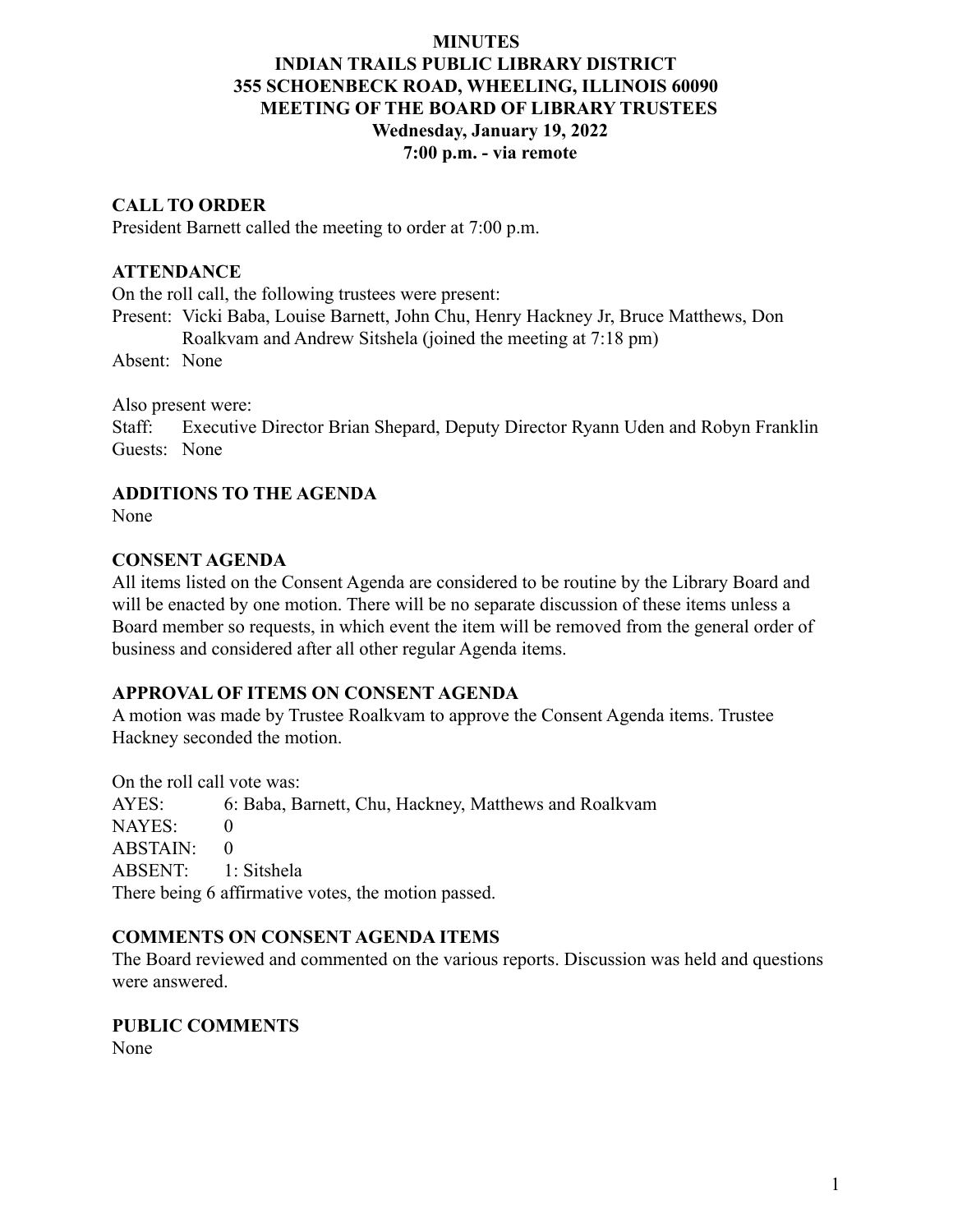### **MINUTES**

# **INDIAN TRAILS PUBLIC LIBRARY DISTRICT 355 SCHOENBECK ROAD, WHEELING, ILLINOIS 60090 MEETING OF THE BOARD OF LIBRARY TRUSTEES Wednesday, January 19, 2022 7:00 p.m. - via remote**

# **UNFINISHED BUSINESS**

#### **Potential Annexation Discussion**

Executive Director Shepard discussed the possibility of annexing a piece of property after a resident contacted the library with the request. Trustees do not want to pursue this further at this time but are interested in discussing the option further at a later date.

# **Programs and Services Update**

Deputy Director Uden discussed that with the food related vaccine mandate in effect, we have closed the vending machines in order to be in compliance. She also noted that in-person programs have been suspended through February. This includes homebound deliveries and reopening the ESL lab. The Middle Ground has opened and will remain open. In addition, library staff have updated the internal Covid protocols for staff.

# **NEW BUSINESS**

# **Medical Insurance Updates**

Executive Director Shepard updated the board on the medical insurance plan changes from 2019. He noted that there has been an increase of staff participation since 2019 from 65.2% participation from eligible staff to 76% participation in 2022.

### **TREASURER'S REPORT**

Trustee Matthews presented the financial reports. The funds were in balance with a total of \$9,005,007.20 at the end of December, 2021 in the various accounts. The reports were discussed and questions were answered.

# **TREASURER'S WARRANT #871**

After reviewing selected invoices, Trustee Matthews made a motion to approve Warrant #871 for \$553,922.76. Trustee Roalkvam seconded the motion.

On the roll call vote was:

AYES: 7: Baba, Barnett, Chu, Hackney, Matthews, Roalkvam and Sitshela NAYES: 0  $ABSTAIN: 0$ ABSENT: 0 There being 7 affirmative votes, the motion passed.